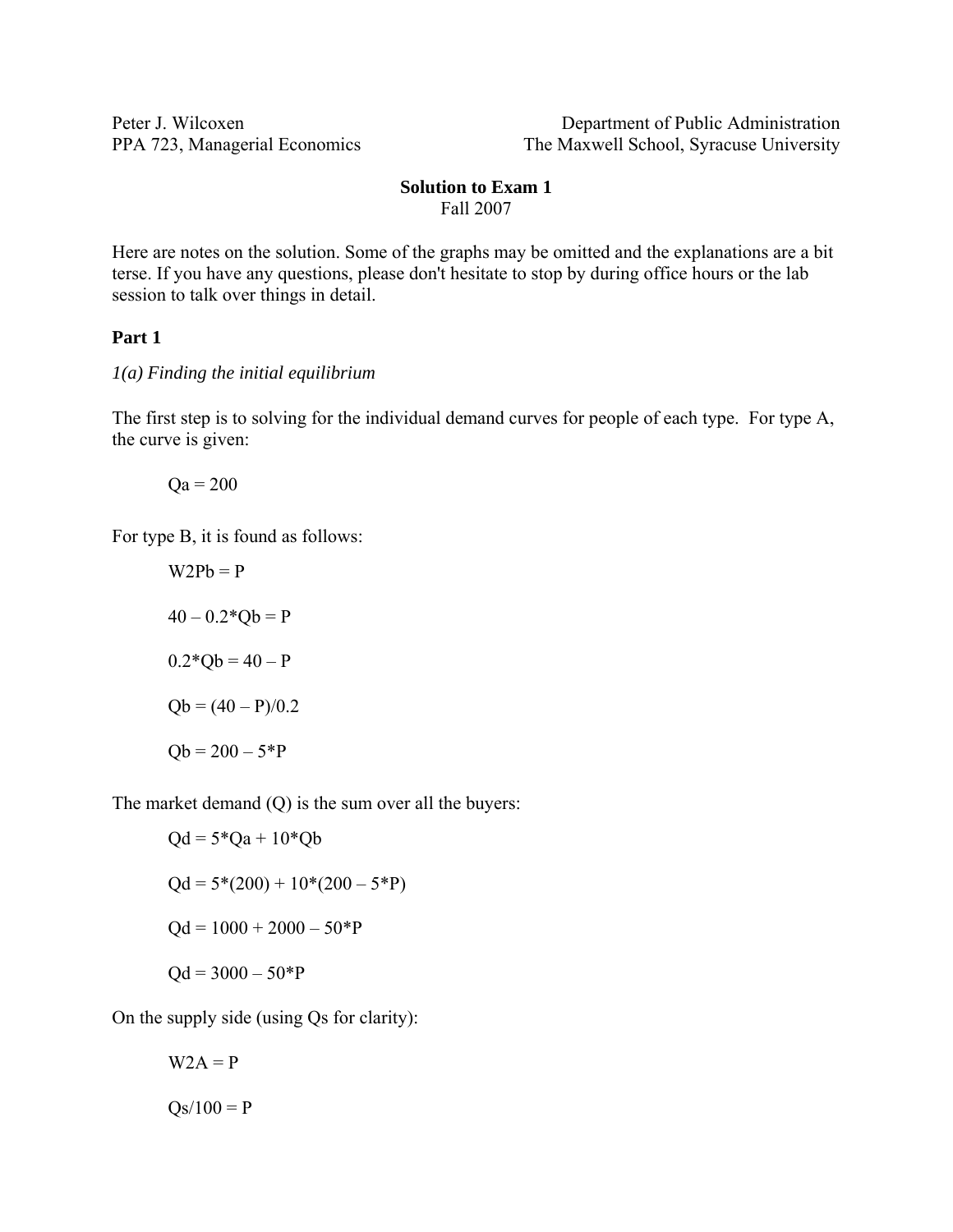$$
Qs = 100*P
$$

Finding the equilibrium:

 $Qd = Qs$  $3000 - 50^*P = 100^*P$  $3000 = 150*P$  $P = 20$  $Qs = 100*P = 100*20 = 2000$ Checking:  $Qd = 3000 - 50*20 = 3000 - 1000 = 2000$ 

Consumption by a person of each type:

$$
Qa = 200
$$
  
Qb = 200 - 5\*P = 200 - 5\*20 = 100  
Checking: Qd = 5\*200 + 10\*100 = 1000 + 1000 = 2000

*1(b) Finding the equilibrium with a \$12 tax* 

The tax introduces a gap between what the buyer pays (Pb) and what the seller gets to keep (Ps):

$$
Pb = Ps + tax = Ps + $12
$$

Rearranging the demand curve to find Pb for any given Q:

 $Qd = 3000 - 50*Pb$  $50*Pb = 3000 - Qd$  $Pb = (3000 - Qd)/50$ 

The supply curve is already in the right form:

$$
Ps = Qs/100
$$

Inserting Pb and Ps into the equation with the tax, and setting Qd=Qs=Q:

 $(3000 - Q)/50 = Q/100 + 12$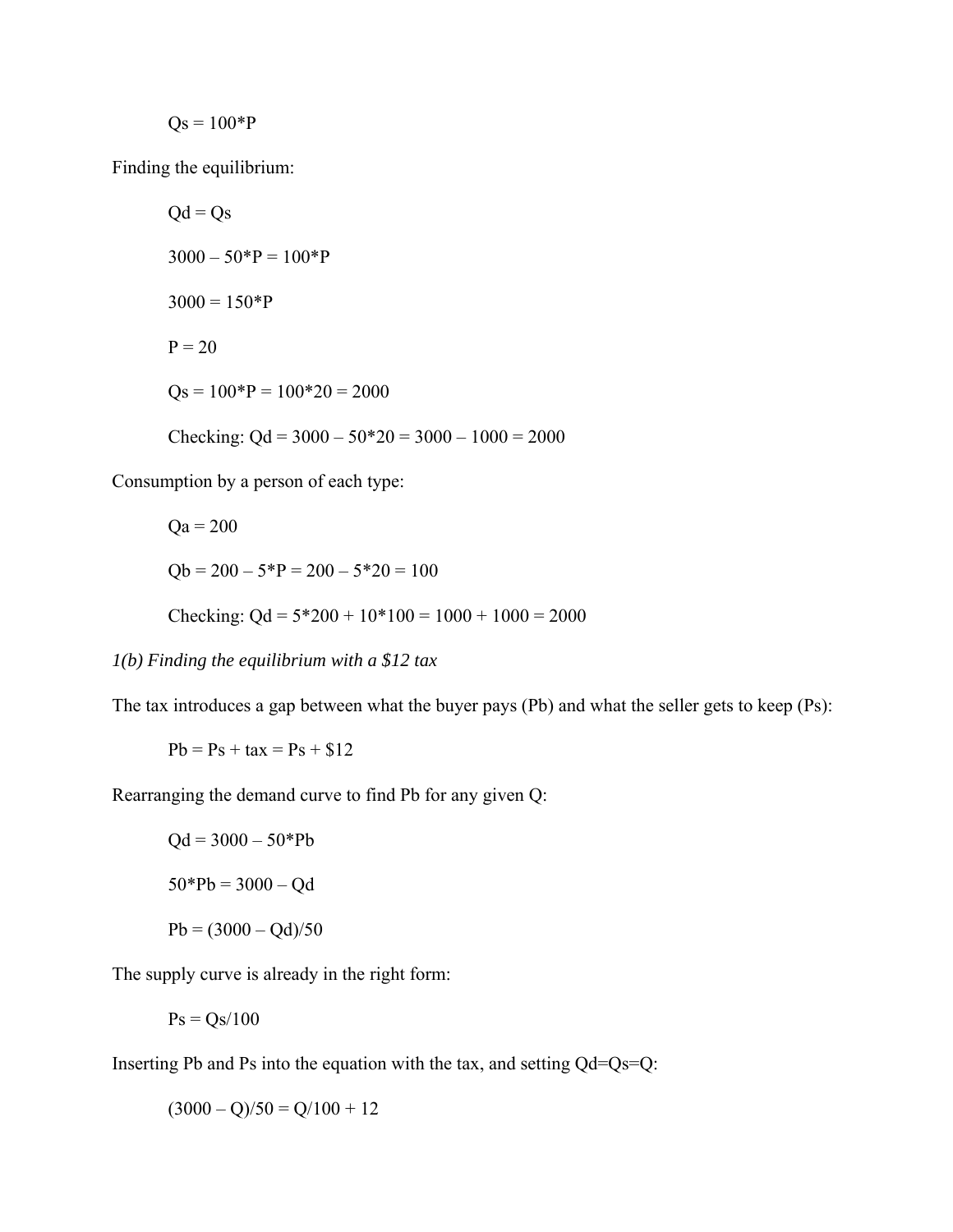$$
3000 - Q = Q/2 + 12*50 = Q/2 + 600
$$
  

$$
2400 = (3/2)*Q
$$
  

$$
Q = 1600
$$
  

$$
Ps = 1600/100 = 16
$$
  

$$
Pb = (3000 - 1600)/50 = 1400/50 = 28
$$
  
Checking: 
$$
Ps + 12 = 16 + 12 = 28 = Pb
$$

Consumption by each type:

 $Qa = 200$  $Qb = 200 - 5*Pb = 200 - 5*28 = 200 - 140 = 60$ Checking:  $5*200 + 10*60 = 1000 + 600 = 1600$ 

*1(c) Revenue and surplus* 

Overall effects:

Revenue =  $12*1600 = 19,200$  $\Delta CS = -($   $(28-20)*1600 + 0.5*(28-20)*400$   $) = -($   $12,800 + 1,600$   $) = -14,400$  $\Delta PS = -(20-16)*1600 + 0.5*(20-16)*400 = -(6,400 + 800) = -7,200$  $DWL =$  lost surplus less gain in revenue  $DWL = (14,400+7,200) - 19,200$  $DWL = 2,400$ 

Change in CS for each type:

 $\Delta$ CSa = - (28-20)\*200 = - 1,600  $\Delta$ CSb = (28-20)\*60 + 0.5\*(28-20)\*(100-60) = 480 + 160 = 640

Type-A consumers are hurt more because they consumed more of the good to begin with, and because their demand is inelastic. Type-B consumers avoid some of the tax because their consumption of the good drops.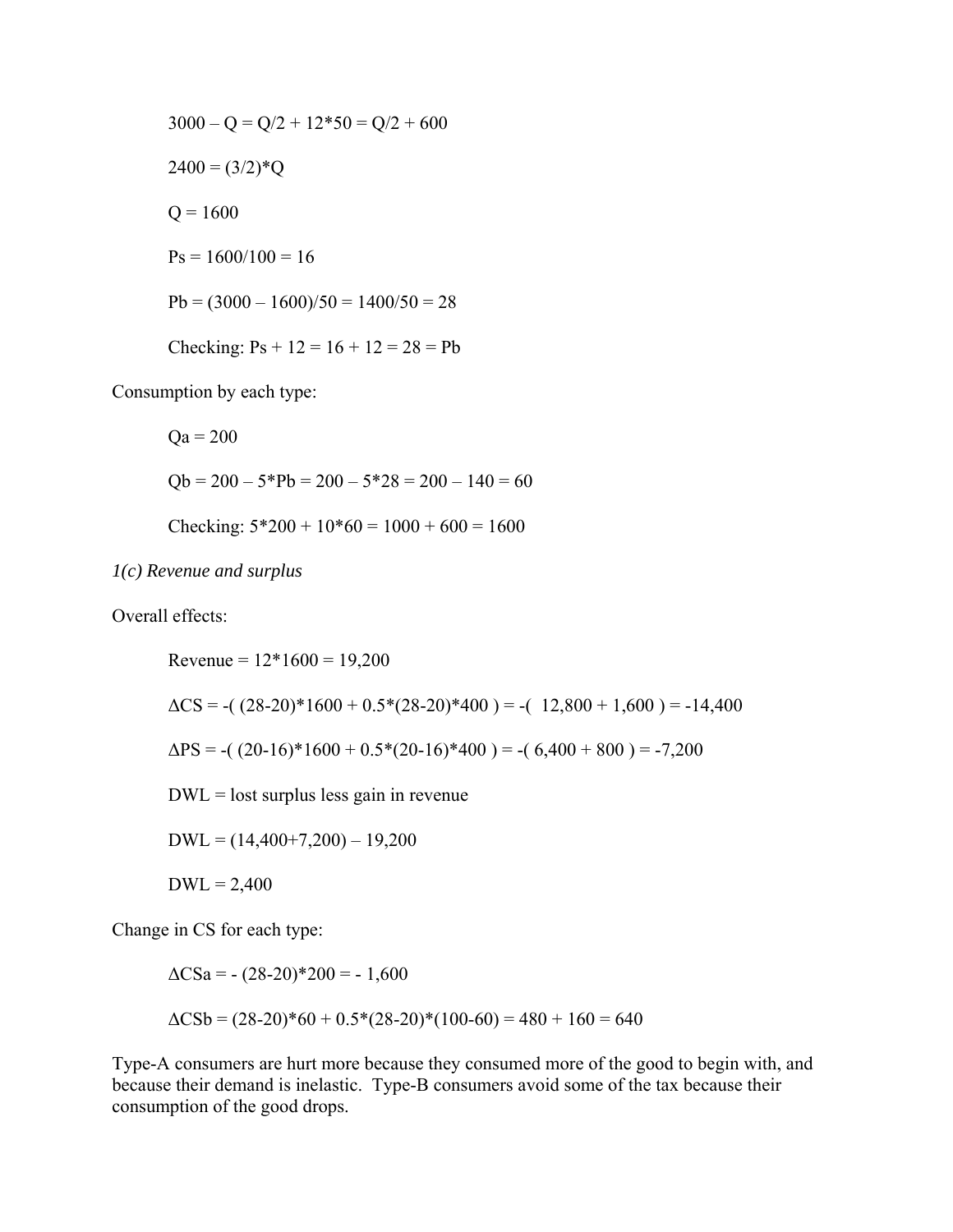## **Part 2**

### *2(a) Effect of the tax*

Since the W2A curve is perfectly elastic at \$1, the supply curve with the tax will be horizontal at  $Ps = W2A + $0.2 = $1.20$ . The new price will thus be \$1.20. To find the new quantity, use the elasticity of demand:

$$
\eta = \frac{9}{4}Q/9 \Delta P
$$
  
\n
$$
\% \Delta Q = \eta * \frac{9}{4}Q
$$
  
\n
$$
\% \Delta P = (1.20 - 1)/1 = 0.2 = 20\%
$$
  
\n
$$
\% \Delta Q = -0.5 * 20\% = -10\% = -0.1
$$
  
\n
$$
\Delta Q = -0.1 * 1 M = -100,000
$$
  
\n
$$
Q = 1 M - 100,000 = 900,000
$$

Effects on revenue and surplus:

Revenue =  $$0.2*900,000 = $180,000$  $\Delta CS = -(0.2*900,000 + 0.5*0.2*(1M-900,000)) = -(180K + 10K) = -190,000$  $\Delta PS = 0$  $DWL = 190,000 - 180,000 = 10,000$ Checking: DWL =  $0.5*0.2*100K = $10,000$ 

*2(b) Effect of the subsidy* 

Because the W2A curve is perfectly elastic at \$10, the initial price will be \$10 as well. The \$2 subsidy, therefore, will lower the buyer price to \$8:

 $Ps = Pb +$  subsidy  $Pb = Ps - subsidy = $10 - $2 = $8$ 

The change in Q can be found using the elasticity:

 $\eta = \frac{0}{\Delta Q} \frac{Q}{Q \Delta P}$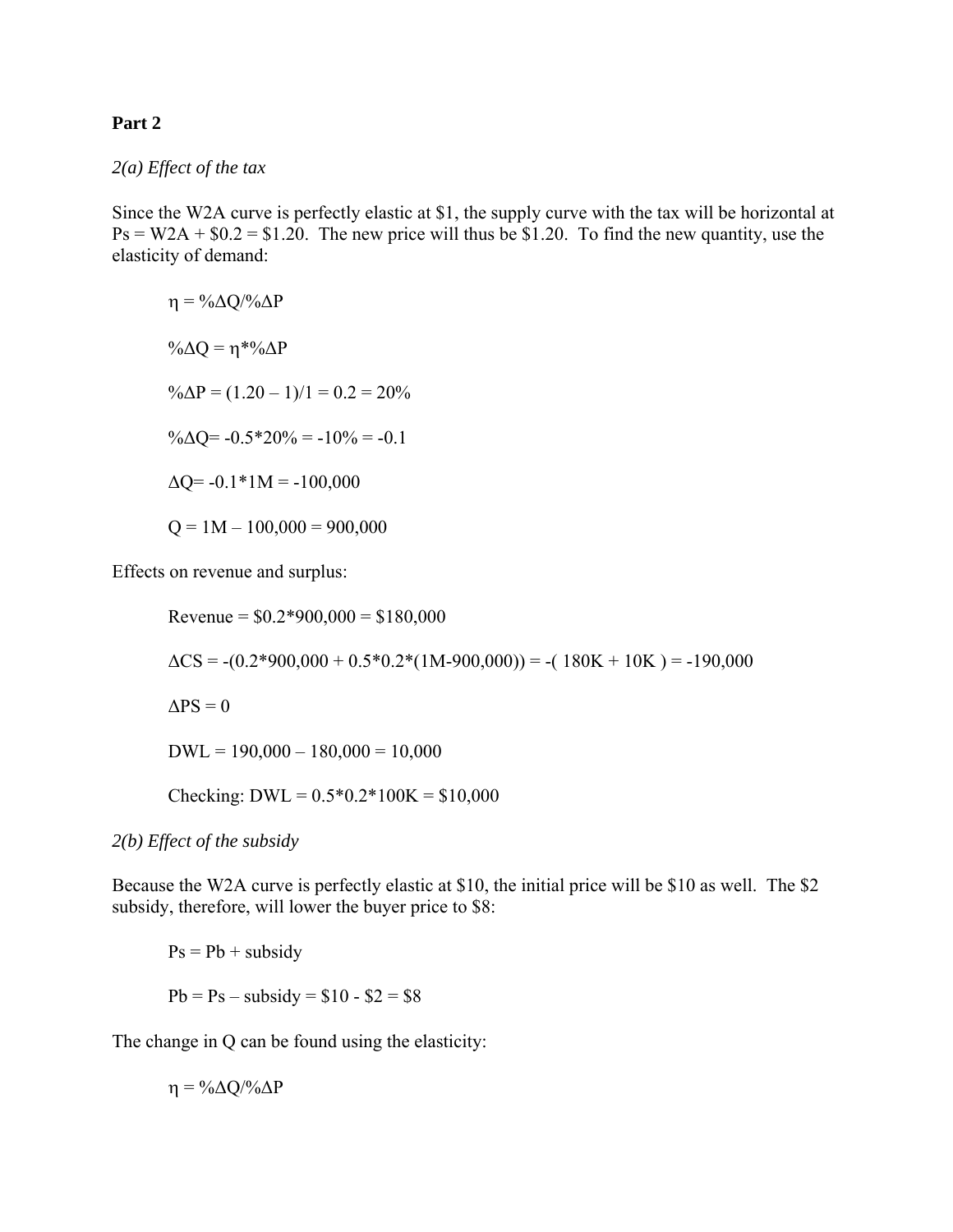$$
\% \Delta Q = \eta * \% \Delta P
$$
  
\n
$$
\% \Delta P = (8 - 10)/10 = -0.2 = -20\%
$$
  
\n
$$
\% \Delta Q = -1 * (-20\%) = 20\% = 0.2
$$
  
\n
$$
\Delta Q = 0.2 * 100 \text{K} = 20,000
$$
  
\n
$$
Q = 100 \text{K} + 20,000 = 120,000
$$

Computing the amount needed for the subsidy:

Subsidy  $\text{cost} = $2*120,000 = $240,000$ 

The cost of the subsidy is substantially higher than the revenue raised by the tax on good A. The policy will create a deficit of \$240,000 - \$180,000 = \$60,000.

# **Part 3**

The market diagram is shown below. From the perspective of employers, the \$7 minimum is a 40% increase in the wage:  $(7-5)/5 = 0.4$ . They will reduce the number of hours they purchase to Q2, which can be computed using the demand elasticity.

$$
\eta = \frac{9}{6} \Delta Q / \frac{9}{6} \Delta P
$$
  
\n
$$
\frac{9}{6} \Delta Q = \eta * \frac{9}{6} \Delta P
$$
  
\n
$$
\frac{9}{6} \Delta Q = -0.5 * (40\%) = -20\%
$$
  
\n
$$
\Delta Q = -0.2 * 2 \text{ million} = -400,000 \text{ hours}
$$
  
\n
$$
Q2 = 2 \text{ million} - 400,000 = 1.6 \text{ million hours}
$$



The effect on employers is the reduction in consumer surplus they receive. In the diagram, it's areas A+B. Computing it:

$$
\Delta CS = -(A+B)
$$
  
\n
$$
\Delta CS = -(\$2*1.6 \text{ M} + 0.5*\$2*400 \text{ K}) = -(\$3.2 \text{ M} + \$400 \text{ K}) = -\$3.6 \text{ M}
$$

The effect on employees is mixed. On one hand, they work 400,000 fewer hours but on the other hand, those working are paid more. As a group, they gain some producer surplus from the higher wage (area A) but lose some due to the cut in hours (area C). Area A was already computed above and is \$3.2 M. To compute area C, it's necessary to determine "x": the W2A at Q2. That can be done using the supply elasticity as follows: